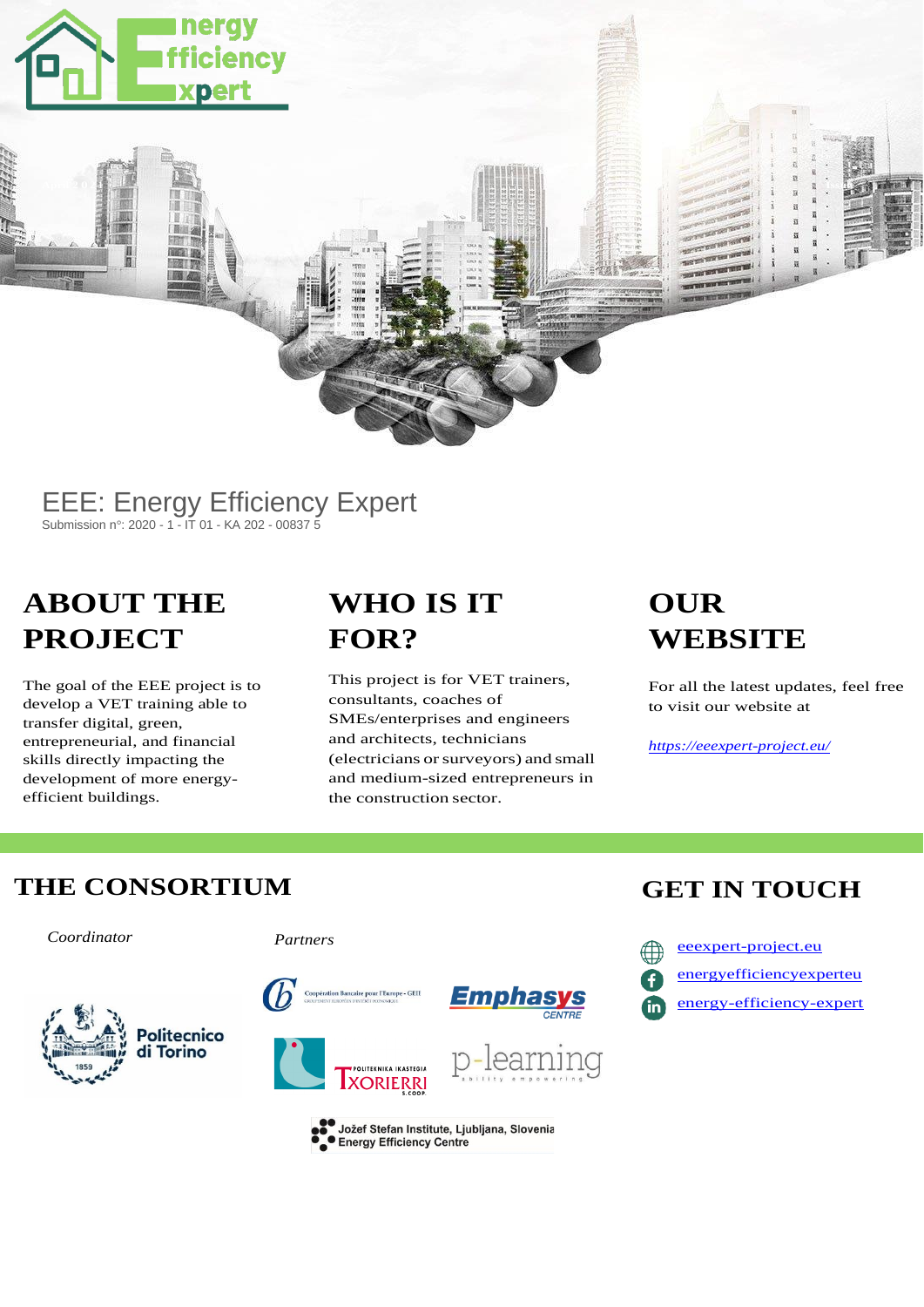

## **Intellectual Output 1: CV Definition of the Energy Efficiency Expert in the construction sector**

The 1<sup>st</sup> output of the project consisted of a comprehensive document outlining the competences needed for an energy efficiency expert among the technical, digital, entrepreneurial, and financial skills selected by the partnership. Moreover, the partnership had to discuss the possibility of defining sub-profiles in consideration of national or other peculiarities of their target groups. IO1's main intent was to define a professional profile that could easily conjugate technical knowledge/skills/competences and management/financial skills/mindset. The IO1 aimed at taking into consideration Directive 2012/27/EU on Energy Efficiency that includes training and education, such as energy advisory programmes, that lead to the application of energy-efficient technology or techniques and have the effect of reducing end-users' energy consumption.

*The IO1 had to provide the following data pertaining to the professional figure:*

- *Identification of the technical, digital skills/mindset it should possess;*
- *Identification of the entrepreneurial and financial skills it should possess;*
- *Definition of a general professional profile and its matching with identified knowledge / skills / competences;*
- *(Possible) definition of sub-profiles and their pairing with specific knowledge / skills / competences;*
- *Matching the skills set identified with the VET education offer to create a CV complementary to those already available*.

# **Results of Intellectual Output 1**

- *10 EEE Profiles,*
- *22 Macro Activities (divided into 117 Activities and 72 Micro Activities),*
- *52 Knowledge,*
- *27 Hard Skills,*
- *15 Soft Skills,*
- *37 Competences,*
- *16 Tags (with 132 possible subcategorizations).*

The EEE CV framework was developed through a process of collaboration between experts of the six partners of the project and with the contribution of many stakeholders from 5 different European countries.

To define common European based Energy Efficiency Expert profiles, a qualifications frame has been carried on, including the application of the European standards and norms. Specifically, **10 Energy Efficiency Experts profiles have been identified and classified** according to 5 different Tags (*Type of work, Professional sector, Educational level, Work experience and Professional qualification*), and, specifically, are:

- *EEE in BACS installation and maintenance,*
- *EEE in Energy auditing and certification,*
- *EEE in Energy economics,*
- *EEE in Energy management,*
- *EEE in Energy performance simulation,*
- *EEE in Energy policy and urban planning,*
- *EEE in Green and low energy buildings design,*
- *EEE in HVAC systems and RES design*
- *EEE in HVAC systems inspection and commissioning,*
- *EEE in HVAC systems installation and maintenance.*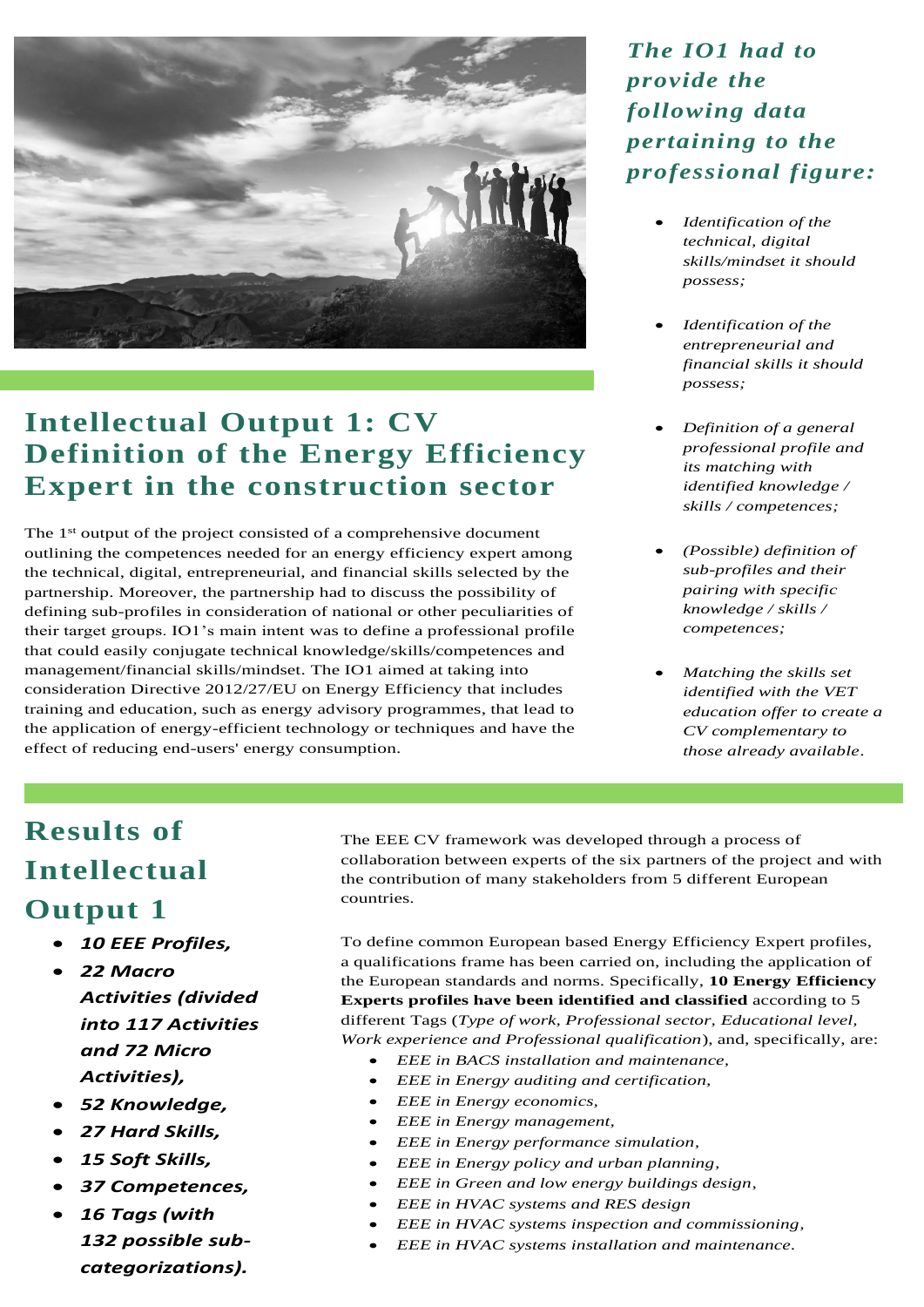**The entire spectrum of activities (and processes) that characterize the world of energy efficiency in buildings has been divided into 22 Macro Activities.** Each of the 10 profiles has been associated respectively from 1 to 5 of these 22 Macro Activities.

The 22 Macro Activities have been classified according to 7 different Tags (Framework, Object, Theory field, Scale, Criteria Constraints, Standard and Implementation context), and are the aggregation of **117 Activities and 72 Micro Activities** (which constitute the different phases of a single process).

For each Macro Activity it has been defined which Knowledge, Skills, and Competences were considered fundamental for its development. In fact, the Macro Activities are also the connection point between the 10 EEE Profiles and the **52 Knowledge, 27 Hard Skills, 15 Soft Skills and 37 Competences identified by the partnership in the field of energy efficiency for the building sector.**

Each of these 131 competences has been classified according to 10 different Tags (*KSC, Framework, Object, Theory field, Scale, Domain, Method/Tool, Criteria Constraints, Implementation context and Proficiency level*).

Therefore, in summary, by the partnership 10 profiles of Energy Efficiency Experts have been identified that can easily combine technical knowledge / skills / competence and management / financial skills / mindset, specifically, regarding environmental sustainability (green buildings), automation and control (smart buildings), costeffectiveness (cost-optimal buildings), digital tools and innovative instruments for the construction sector; with an entrepreneurial attitude and financial knowledge.

**Features that if owned in their entirety by a professional in the energy sector, would allow him to approach customers with a holistic vision and propose to them more innovative solutions and respond to each specific need**. This would consequently lead each individual professional to have a potential effect not only at the local or national but also international level.



#### *CV Framework: Elements of innovation*

*a) the breadth of the spectrum of expert profiles covered, which span all the different areas of energy efficiency in Europe;*

*b) the holistic approach to define the knowledge, skills and competences of the EEE profiles;*

*c) the transversality of the various activities presented, which therefore allows this tool to reach multiple professional categories;*

*d) the emphasis on the latest European directives and international standards;*

*e) the high flexibility of the CV structure itself, obtained by classifying/clustering profiles, activities, and skills according to labels/categories;*

*f) the entire content of the CV Framework has been included in a web app, which will allow users to freely navigate within the activities, knowledge, skills, and competences associated with the EEE profiles;*

*[CLICK HERE](mailto:http://cv-definition.eeexpert-project.eu/profile) [to view the CV of the 10](mailto:http://cv-definition.eeexpert-project.eu/profile)  Energy Efficiency Experts!* 

*During the initial phase of the project, the partnership also calculated its own Carbon Footprint*

*[CLICK HERE](mailto:https://eeexpert-project.eu/intellectual-output-1/) [to see the results and some](mailto:https://eeexpert-project.eu/intellectual-output-1/)  [useful tips to reduce your](mailto:https://eeexpert-project.eu/intellectual-output-1/)  [environmental impact!](mailto:https://eeexpert-project.eu/intellectual-output-1/)*